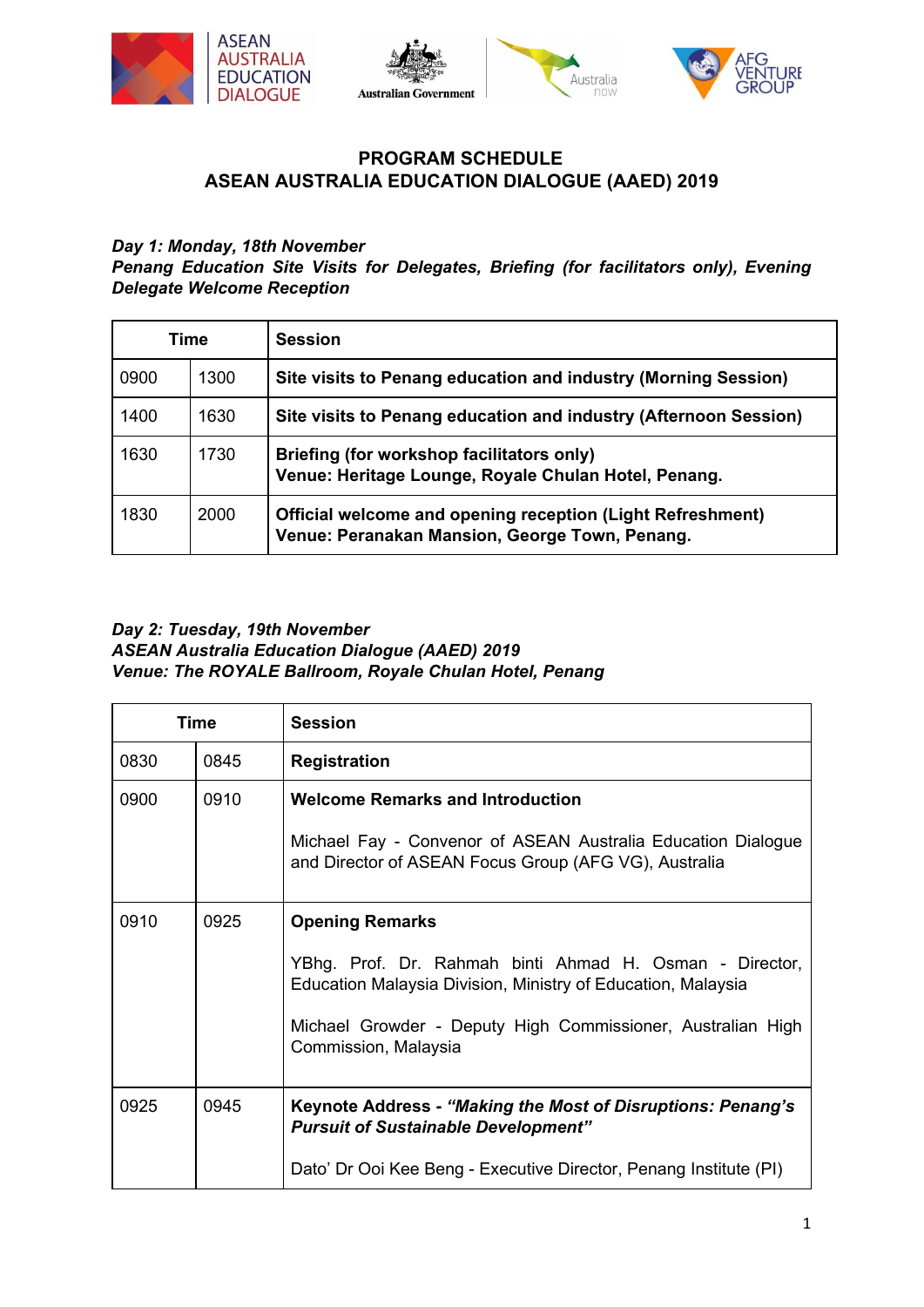| 0945 | 1045 | <b>Plenary Session - "Implementing the United Nations"</b><br>Sustainable Development Goals (SDG) 2030 in Community and<br><b>Education Ecosystems"</b>                      |
|------|------|------------------------------------------------------------------------------------------------------------------------------------------------------------------------------|
|      |      | <b>Moderator:</b><br>Michael Fay - Director of ASEAN Focus Group (AFG VG)                                                                                                    |
|      |      | <b>Panellists:</b>                                                                                                                                                           |
|      |      | Nur Aishah Binti Md Norodin - Senior Principal<br>Assistant Secretary, Local Government Division,<br>Penang State Government                                                 |
|      |      | • Cheng Mien Wee - Director of Pre-University Studies,<br>Sunway College, Malaysia                                                                                           |
|      |      | Julie Wilkens McMahon- Regional Director (APAC)<br>$\bullet$<br>Times Higher Education (THE), World University<br>Rankings                                                   |
|      |      | Dato' Dr Ooi Kee Beng - Executive Director, Penang<br>$\bullet$<br>Institute                                                                                                 |
|      |      | Dr. Belinda Gibbons - United Nation's Principles of<br>Responsible<br>Management<br>Education<br>Advisory<br>Committee, University of Wollongong, Australia                  |
| 1045 | 1115 | <b>Morning Tea Break and Networking</b>                                                                                                                                      |
| 1115 | 1130 | <b>Keynote Address</b>                                                                                                                                                       |
|      |      | Megan Jones - Australian Deputy Ambassador to ASEAN                                                                                                                          |
| 1130 | 1245 | <b>Parallel Panel Discussion</b>                                                                                                                                             |
|      |      | Session: "Strategies for Building the Quality of Research in<br><b>ASEAN Universities and Strengthening Higher Education</b><br><b>Research Partnerships with Australia"</b> |
|      |      | Venue: Level 3, Batu Ferringhi Room                                                                                                                                          |
|      |      | <b>Moderator:</b><br>Dr Linley Lord - Pro Vice-Chancellor and President, Curtin<br><b>University Singapore</b>                                                               |
|      |      |                                                                                                                                                                              |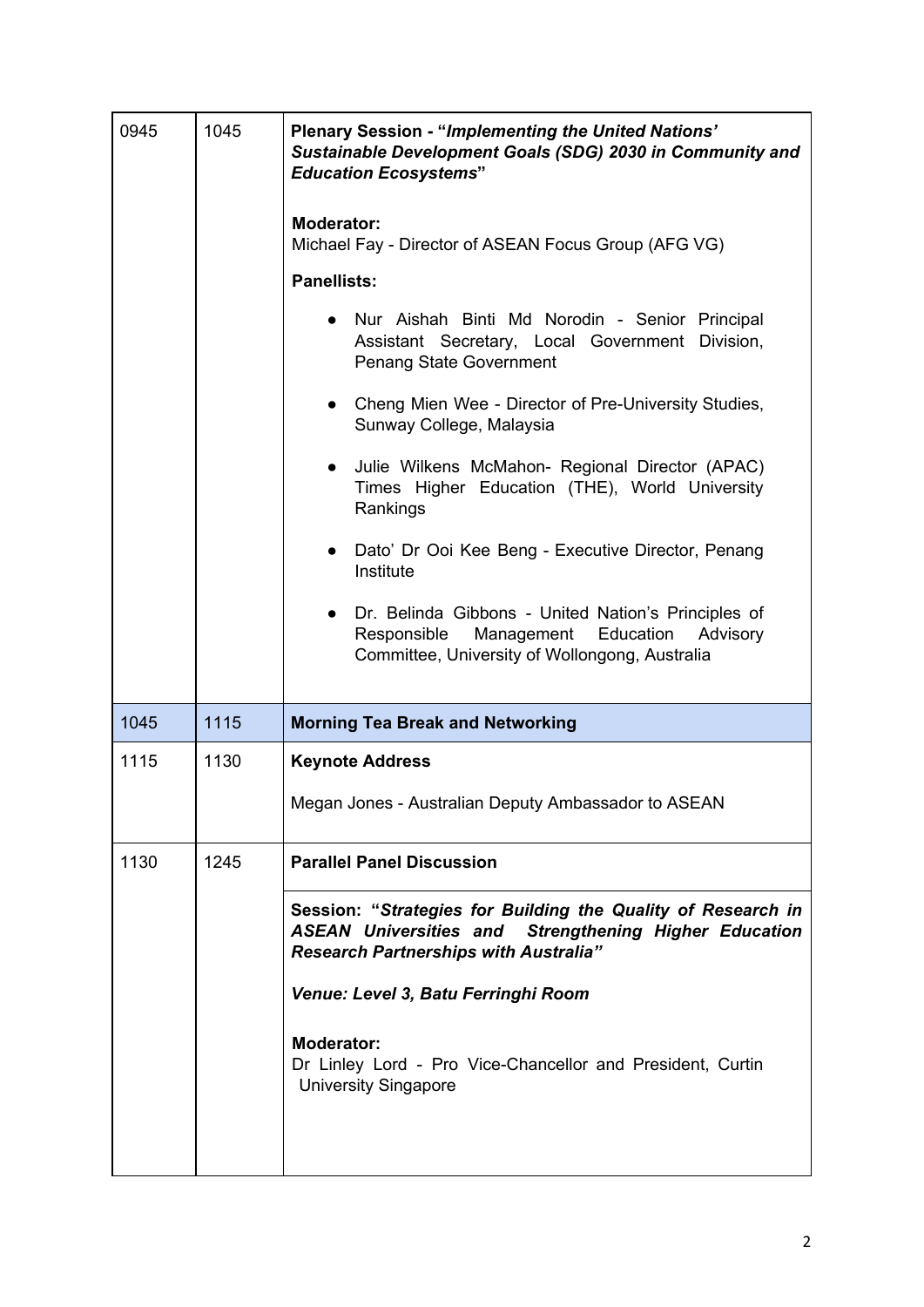|  | <b>Panellists:</b><br>Sampan Singharajwarapan - Vice President for<br>Dr.<br>Research and Innovation, Chiang Mai University, Thailand |
|--|---------------------------------------------------------------------------------------------------------------------------------------|
|  | Dr. Abhishek Singh Bhati - Campus Dean, James Cook<br>$\bullet$<br>University, Singapore                                              |
|  | Dr. Raymond Girard Tan - Vice Chancellor for Research<br>$\bullet$<br>and Innovation, De La Salle University, Philippines             |
|  | Dr. Hazri Jamil - Director, National Higher Education<br>$\bullet$<br>Research Institute, Universiti Sains Malaysia, Penang           |
|  | Denise Finney - Chief Executive Officer, Indonesia Australia<br>$\bullet$<br>Language Foundation, Indonesia                           |
|  |                                                                                                                                       |
|  | Session - "Developing Enterprise Vocational Education in<br><b>Partnership with Business and Industry"</b>                            |
|  | Venue: Level 3, Tanjung Bungah Room                                                                                                   |
|  | <b>Moderator:</b><br>Thomson Ch'ng - International Specialist Advisor, ASEAN Focus<br>Group (AFG VG)                                  |
|  | <b>Panellists:</b><br>Technologist Haji Mohd Fisal Bin Haroon - Director,<br>$\bullet$<br>Politeknik Seberang Perai, Penang           |
|  | Celia Yeo - Senior International Development Advisor,<br>Melbourne Polytechnic, Australia                                             |
|  | Bruce Lee - Principal, CAC Academy of Chefs, Penang                                                                                   |
|  | Session - "Strategies for Strengthening Alumni Network and<br><b>Enhancing Graduate Employability"</b>                                |
|  | Venue: Level 3, George Town Room                                                                                                      |
|  | <b>Moderator:</b><br>Dr Gretchen Dobson - President, Global Alumni Relations &<br>Academic Assembly Inc.                              |
|  | <b>Panellists:</b><br>Jane Teh - President, Curtin Alumni Malaysian Chapter                                                           |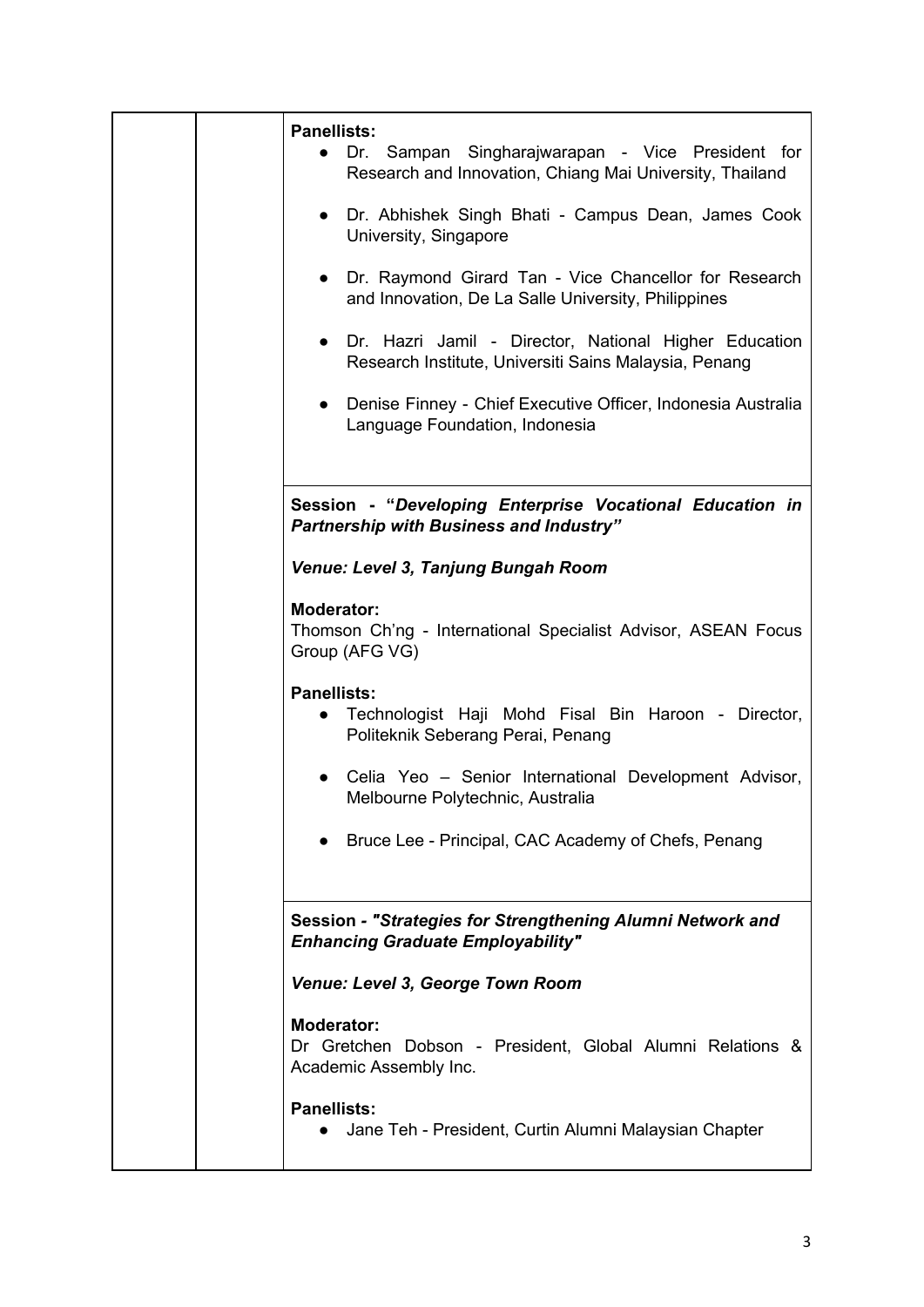|      |      | Shane Dillon - Founder and CEO, C-Turtle, Vietnam<br>$\bullet$                                                                                            |
|------|------|-----------------------------------------------------------------------------------------------------------------------------------------------------------|
|      |      | Norazharuddin Shah bin Abdullah - Director, Center of<br>$\bullet$<br>Alumni, Career and Graduate Employability, Universiti Sains<br>Malaysia, Penang     |
|      |      | • Andy Coxall - Chief Executive, Common Purpose Student<br>Experiences, UK                                                                                |
|      |      | • Dr. Wanamina Bostan Ali - Alumni, Victoria University<br>Melbourne and Director, MBA (International Program),<br>Prince of Songkla University, Thailand |
| 1245 | 1345 | Lunch                                                                                                                                                     |
| 1345 | 1500 | <b>Parallel Panel Discussion</b>                                                                                                                          |
|      |      |                                                                                                                                                           |
|      |      | Session: "Building Student Mobility between ASEAN and<br><b>Australia and within ASEAN"</b>                                                               |
|      |      | <b>Venue: Level 3, George Town Room</b>                                                                                                                   |
|      |      | <b>Moderator:</b><br>Jan Drew - Director, The Global Student                                                                                              |
|      |      | <b>Panellists:</b><br>Chani Gunasekera - Student, Macquarie University New<br>Colombo Plan at Sunway University Malaysia (Student<br>perspective)         |
|      |      | Dr Baiduri Widanarko - Chair, AUN ASEAN Credit Transfer<br>System (ACTS) (ASEAN Perspective)                                                              |
|      |      | Dr Muhizam Mustafa - Director, International Mobility and<br>$\bullet$<br>Collaboration Centre (IMCC), Universiti Sains Malaysia,<br>Penang               |
|      |      | Prof Supachai Yavaprabhas - Former AUN Executive<br>$\bullet$<br>Director, Chulalongkorn University, Bangkok                                              |
|      |      | Ir Pieter Pottas - Chief Operating Officer, Curtin University<br>$\bullet$<br>Malaysia                                                                    |
|      |      |                                                                                                                                                           |
|      |      |                                                                                                                                                           |
|      |      |                                                                                                                                                           |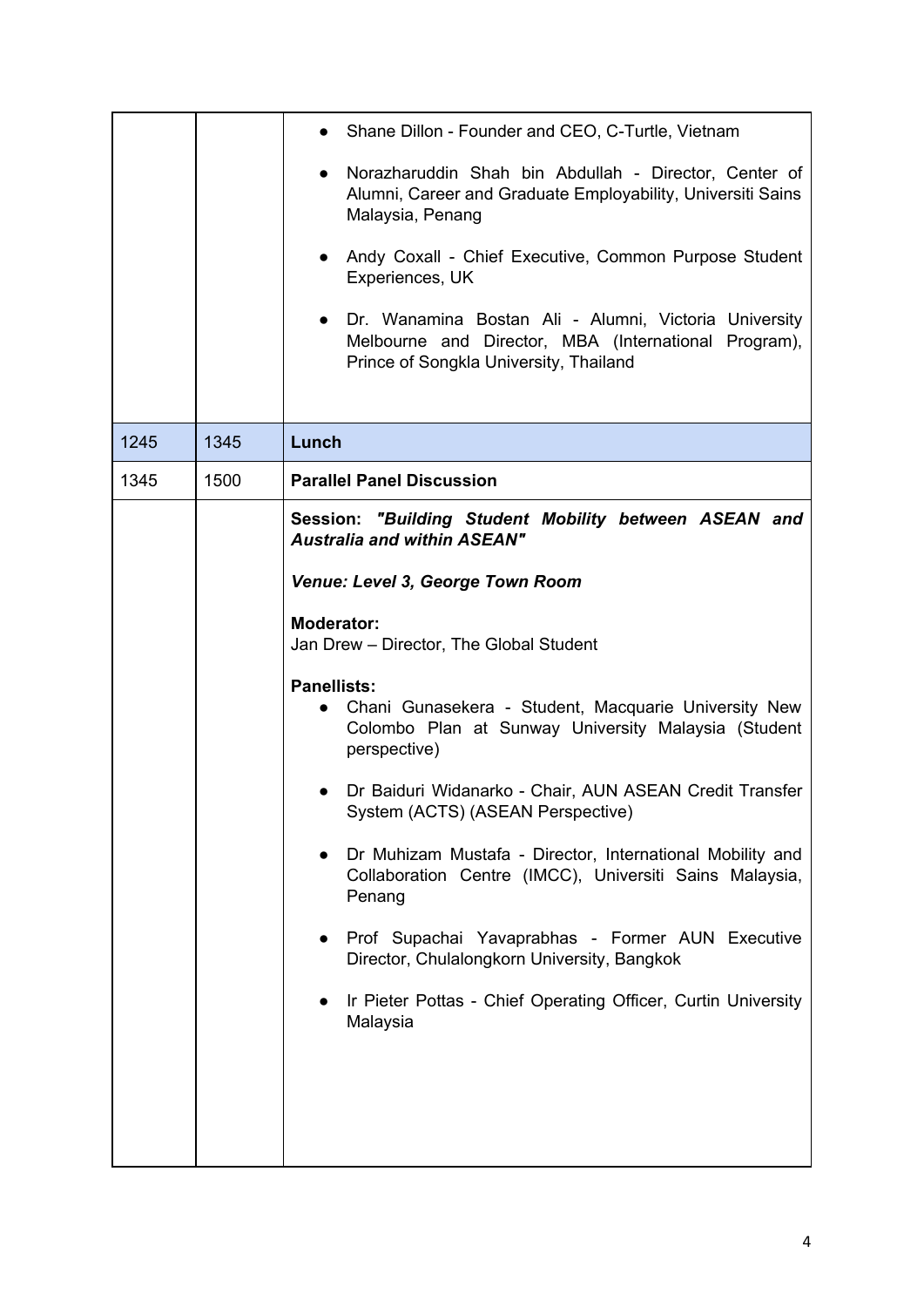|  | Session: "Strengthening Quality Assurance and Developing<br>Global Standards in ELT Centre Management in ASEAN and<br>Australia" |
|--|----------------------------------------------------------------------------------------------------------------------------------|
|  | Venue: Level 3, Tanjung Bungah Room                                                                                              |
|  | <b>Moderator:</b><br>Ana Bratkovic - General Manager, National ELT Accreditation<br>Scheme (NEAS), Australia                     |
|  | <b>Panellists:</b><br>Brad Hughes - Transnational English Executive, UTS<br>$\bullet$<br>Insearch in ASEAN, China and South Asia |
|  | • Assoc Prof Wu Siew Mei - Director, Center for English<br>Language and Communication, National University of<br>Singapore (NUS) |
|  | • Ronnie Hill - RMIT English Language Centre, Vietnam                                                                            |
|  | • Lim Cheng Pier - Regional Director (South East Asia &<br>Pacific), Cambridge Assessment English, University of<br>Cambridge    |
|  | • Ashley Irving - Australian Centre for Education (ACE),<br>Phnom Penh, Cambodia                                                 |
|  | Session: "Harnessing Digital Technology for Application in<br><b>Workplace Training with Employment Outcomes"</b>                |
|  | Venue: Level 3, Batu Ferringhi Room                                                                                              |
|  | Moderator:<br>Claire Field - Principal, Claire Field & Associates                                                                |
|  | <b>Panellists:</b><br>Sarveen Kandiah - Managing Director, Open Learning,<br>Malaysia                                            |
|  | Danny Bielik - CEO, Burst Learning, Singapore                                                                                    |
|  | Pak Ikin Solikin - PT Ajar, Indonesia                                                                                            |
|  | Dr Syaheerah Lebai Lutfi - Senior Lecturer, School of<br>$\bullet$<br>Computer Sciences, Universiti Sains Malaysia, Penang       |
|  | Kathy Sims - Head, Agriculture Team, Academies<br>Australasia and MD, RuralBiz Training, Australia                               |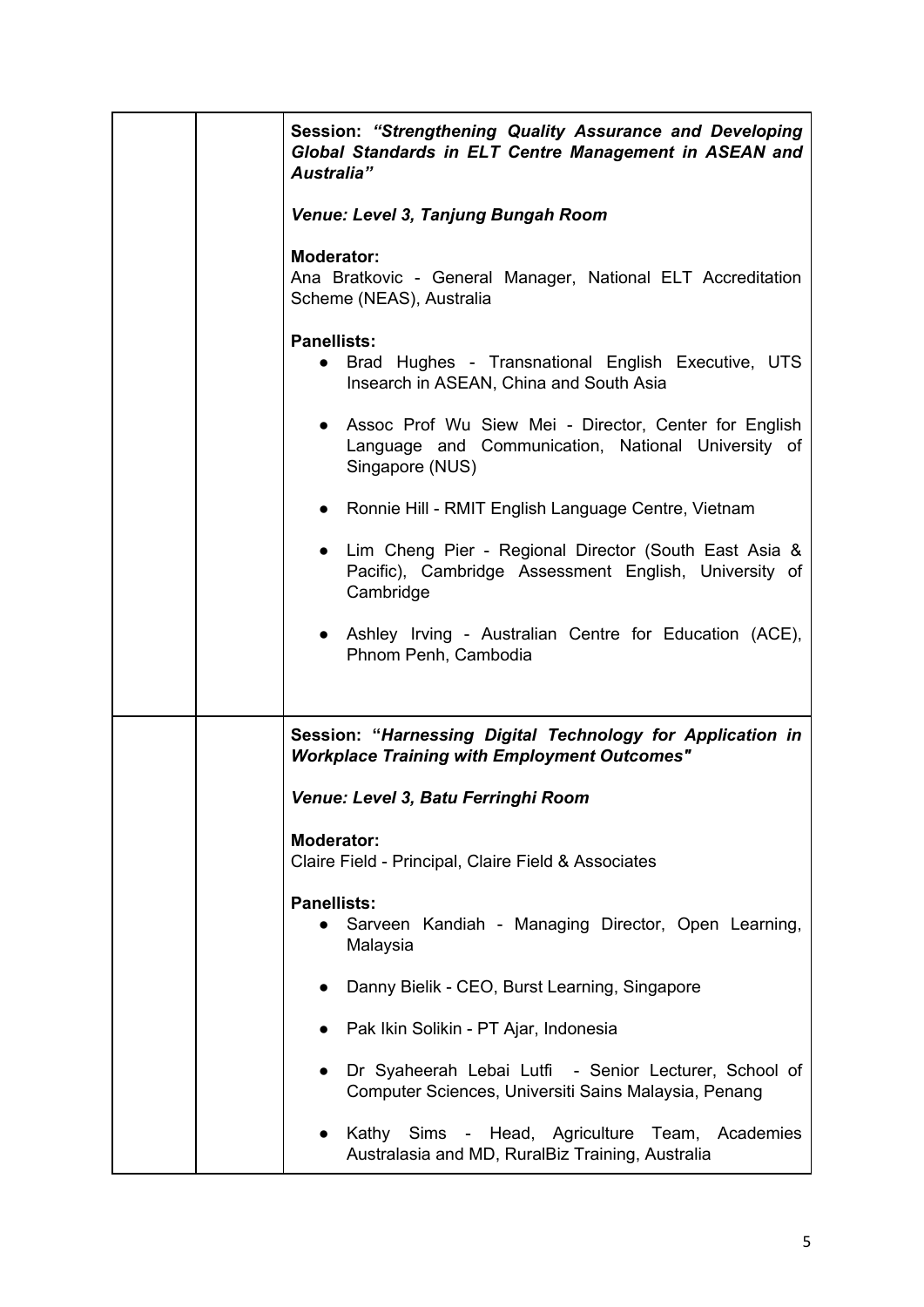| 1500 | 1530 | <b>Afternoon Tea and Networking</b>                                                                                                                                                                                                                                                                                                                                                                                                                                                          |
|------|------|----------------------------------------------------------------------------------------------------------------------------------------------------------------------------------------------------------------------------------------------------------------------------------------------------------------------------------------------------------------------------------------------------------------------------------------------------------------------------------------------|
| 1530 | 1700 | <b>Thematic Workshops</b>                                                                                                                                                                                                                                                                                                                                                                                                                                                                    |
|      |      | Delegates join 1 of 7 thematic groups in a breakout room to which<br>they are preassigned. Up to 20 in each room led by a facilitator.<br>The facilitators will have taken part in a pre- Dialogue training<br>session on Monday 18th to ensure the workshops use the same<br>template model to maximise the discussion inputs and outputs.<br>Delegates work in groups of 7 to understand sector needs and to<br>agree on 3 to 5 key issues impacting the sector in the lead up to<br>2030. |
|      |      | 3 key Opportunities then agreed on and 3 Actions prioritised.                                                                                                                                                                                                                                                                                                                                                                                                                                |
|      |      |                                                                                                                                                                                                                                                                                                                                                                                                                                                                                              |

## *Day 2: Tuesday, 19th November AAED Gala Dinner - "Multicultural Evening" Venue: The ROYALE Ballroom, Royale Chulan Hotel, Penang*

| 1900 | 1930 | <b>Pre-dinner drinks</b>                                                                                                                      |
|------|------|-----------------------------------------------------------------------------------------------------------------------------------------------|
| 1930 | 2200 | Gala Dinner - Special Address by the Hon. Deputy Chief<br><b>Minister of Penang, Malaysia</b><br>Dress Code: Traditional Attire / Dress Smart |

### *Day 3: Wednesday, 20th November ASEAN Australia Education Dialogue (AAED) 2019 Venue: The ROYALE Ballroom, Royale Chulan Hotel, Penang*

| 0845 | 0910 | Keynote Address - "Reflections on 40 years of doing business<br>in ASEAN"<br>Peter Church OAM - Chairman, ASEAN Focus Group (AFG VG)                                                                 |
|------|------|------------------------------------------------------------------------------------------------------------------------------------------------------------------------------------------------------|
| 0910 | 0915 | Q & A                                                                                                                                                                                                |
| 0915 | 0940 | Keynote Address - "Actioning the Blueprint for ASEAN<br>Connectivity"<br>YBhg. Dato' Ahmad Rozian Abd. Ghani - Director General,<br>ASEAN-Malaysia National Secretariat, Ministry of Foreign Affairs |